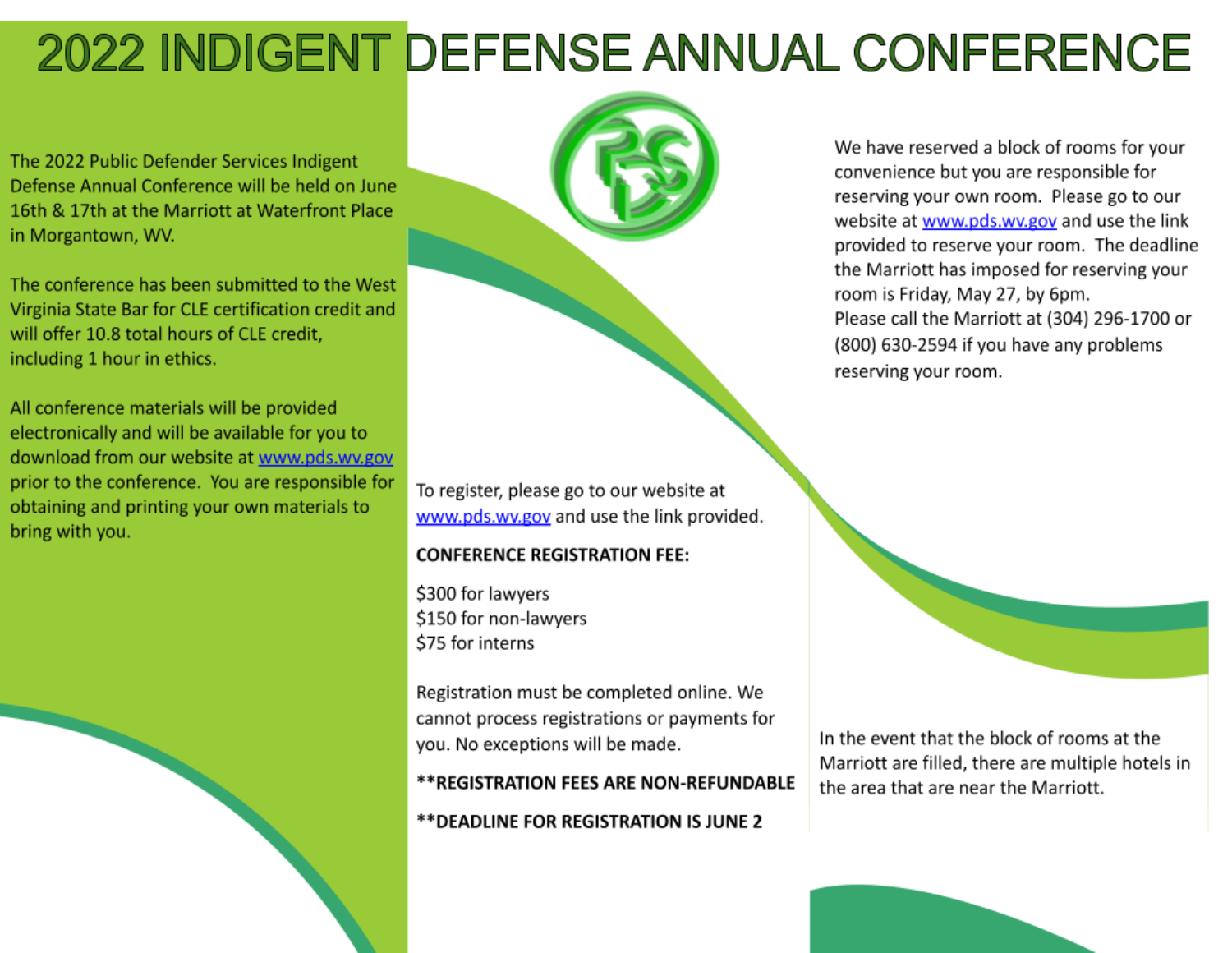# SPEAKERS AND TOPICS OF INTEREST WILL INCLUDE:

*-Legal Aid of West Virginia Speakers: Adrienne Worthy, Executive Director; Marie Bechtel, Supervising Attorney, Beckley Office; and Katheryn Marcum, Attorney, Elkins Office, Legal Aid of West Virginia, Inc.*

#### *EXPUNGEMENT ODDS AND ENDS*

A brief overview will be provided of the mission, services and programs provided by Legal Aid of West Virginia, Inc. A brief overview will also be provided of the Mountaineers Rental Assistance Program. A comprehensive presentation will be made on expungement opportunities through Legal Aid of West Virginia, Inc.

### *-David Pence, Zerbe & Pence, PLLC*

#### *DEFENDING DUI AND REFUSAL CASES AFTER JULY 2022*

In July of 2020, the West Virginia Legislature eliminated the administrative process at the DMV for defendants charged with driving under the influence. In its place, the Legislature empowered local Magistrates to adjudicate DUI cases from start to finish. Included in the Magistrate's jurisdiction is the authority to adjudicate civil charges of refusing a

secondary breath test following a DUI arrest. During this presentation, the process of defending a DUI case under the new system will be discussed and strategies to best defend clients charged with refusing a secondary breath test will be offered.

*-The Fletcher Group Speakers: Kathy Taylor, MS & Jennifer White, MSW*

#### *UTILIZING RECOVERY HOUSING TO SUPPORT CLIENTS WITH SUBSTANCE USE DISORDERS AND IMPROVE CRIMINAL LEGAL OUTCOMES*

In this session, we will explore all levels of recovery housing, evidence-based options in West Virginia, the appropriateness of this type of recovery support, and how it improves long-term outcomes. We will engage in discussion to answer questions, dispel myths, and provide you with tools to best support and represent your clients. Recovery Housing is a feasible alternative to incarceration or transient living. Why Recovery Housing? Inconsistent, unsafe, and non-supportive housing increases the difficulty for most to achieve and maintain recovery. Unstable housing affects one's ability to appear in court, maintain employment, pursue education, foster relationships, and envision a future. This leaves a sense of hopelessness, prompting one to accept

incarceration as a part of life. Recovery Housing is a solution to reduce recidivism and improve the lives of many in West Virginia.

## -*Dana F. Eddy, Executive Director, Public Defender Services*

*ATTORNEYS AND SOCIAL WORKERS: FRENEMIES? THE TENSION BETWEEN LEGAL ETHICS AND MANDATORY REPORTING*

This presentation will focus on the requirement of mandatory reporting and its application, if any, when a social worker is employed by, or contracted by, an attorney in his or her representation of a client for the purpose of providing services related to treatment assessments or mitigation of sentences.

*-Robert M. Bastress, John W. Fisher II Professor of Law, College of Law, West Virginia University, and a member of the West Virginia Access to Justice Commission*

#### *ISSUES FOR THE REENTERING POPULATION*

The presentation will discuss issues and barriers that persons coming out of prison are likely to face when reentering the population and what their criminal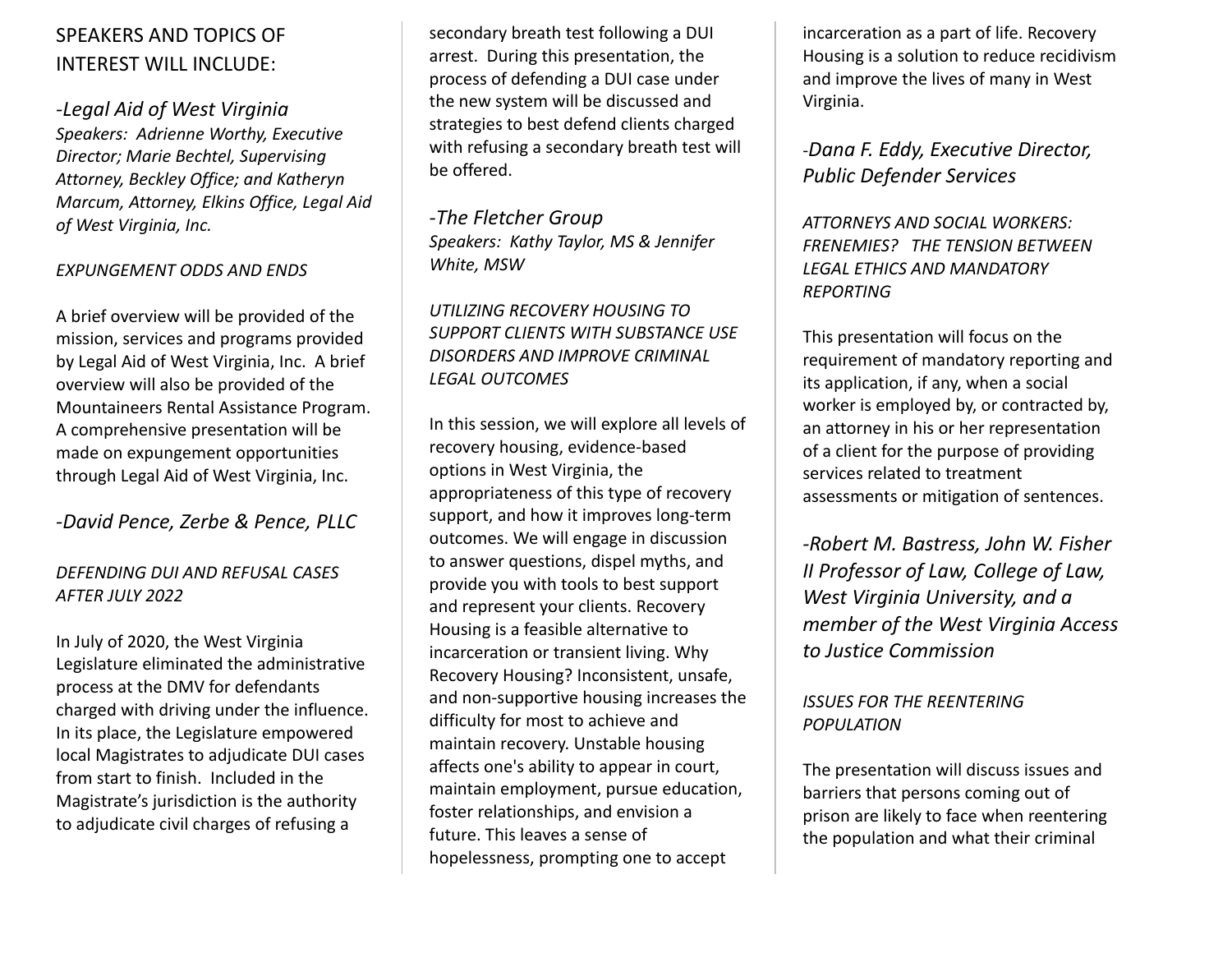defense lawyers can do to prevent or at least mitigate some of the difficulties.

*-Kirsha Trychta, Teaching Professor and Director of the Academic Excellence Center, College of Law, West Virginia University*

#### *UPDATE ON STATE SUPREME COURT OPINIONS AFFECTING CRIMINAL DEFENSE*

A summary will be provided of the opinions issued by the Supreme Court of Appeals of West Virginia, that impact representation of defendants in criminal proceedings.

*-Matthew D. Brummond, Gary A. Collias, and Andrew Mendelson, Appellate Advocates, Public Defender Services RECIDIVISM EXPLORED*

The panel will engage the audience in a discussion of the legal issues that arise with the application of the recidivist statutes.

*-Calissa N. Carper, MFS, FA-AFTE, Firearm/Toolmark Section Supervisor, West Virginia State Police Forensic Laboratory*

*SHOOTING STRAIGHT: FORENSIC FIREARM EXAMINATIONS*

There are a multitude of different examinations that can be requested for firearms related evidence that may not be known within the justice system or to what extent information can be gained from firearms and ammunition components. The presentation will cover what examinations can be performed using firearms related evidence, and what results and opinions can be rendered based on those examinations. An understanding of those reported laboratory results from the Firearm/Toolmark Section of the WVSP Forensic Laboratory will also be covered.

*-Ryan Donovan, Hissam, Forman, Donovan, Ritchie, PLLC "NOW COMETH": MAKING YOUR CASE IN PLAIN ENGLISH*

The best briefs tell the court what you want – and why – in plain English. This presentation will focus on improving your legal writing by rejecting ponderous prose and incorporating new strategies for effective and efficient persuasion.

#### *-Envista Forensics Speakers: Lars E. Daniel, EnCE, CCO, CCPA, CTNS, CTA, CIPTS, CWA Practice Leader - Digital Forensics Spencer J. McInvaille, Digital Forensic Examiner,*

#### *Historical Cell Site and Forensic Cell Site Survey*

#### *CELL PHONE FORENSICS*

With billions of cell phones in the world and millions of phone applications, the amount of evidence created by cell phones can be daunting. This program will explain the common types of evidence that can be recovered from cell phones, including deleted data. Some evidence types that will be discussed include location information, text messages, multimedia, voice mails, cloud backups, and more. Real-life case examples will be used to illustrate how evidence recovered from cell phones can be used in cases and investigations. The proper methods to forensically acquire cell phone evidence will be covered, and how evidence can be challenged in court.

#### *-Bronx Defenders*

*Speakers: Justine Olderman and Lauren Harris*

#### *HOLISTIC DEFENSE: CLOSING PLENARY*

For 25 years, The Bronx Defenders has been continuing to innovate our holistic defense model, a ground-breaking way to represent clients that achieves better outcomes. Our work redefining public defense means looking beyond individual cases to address the complex web of legal